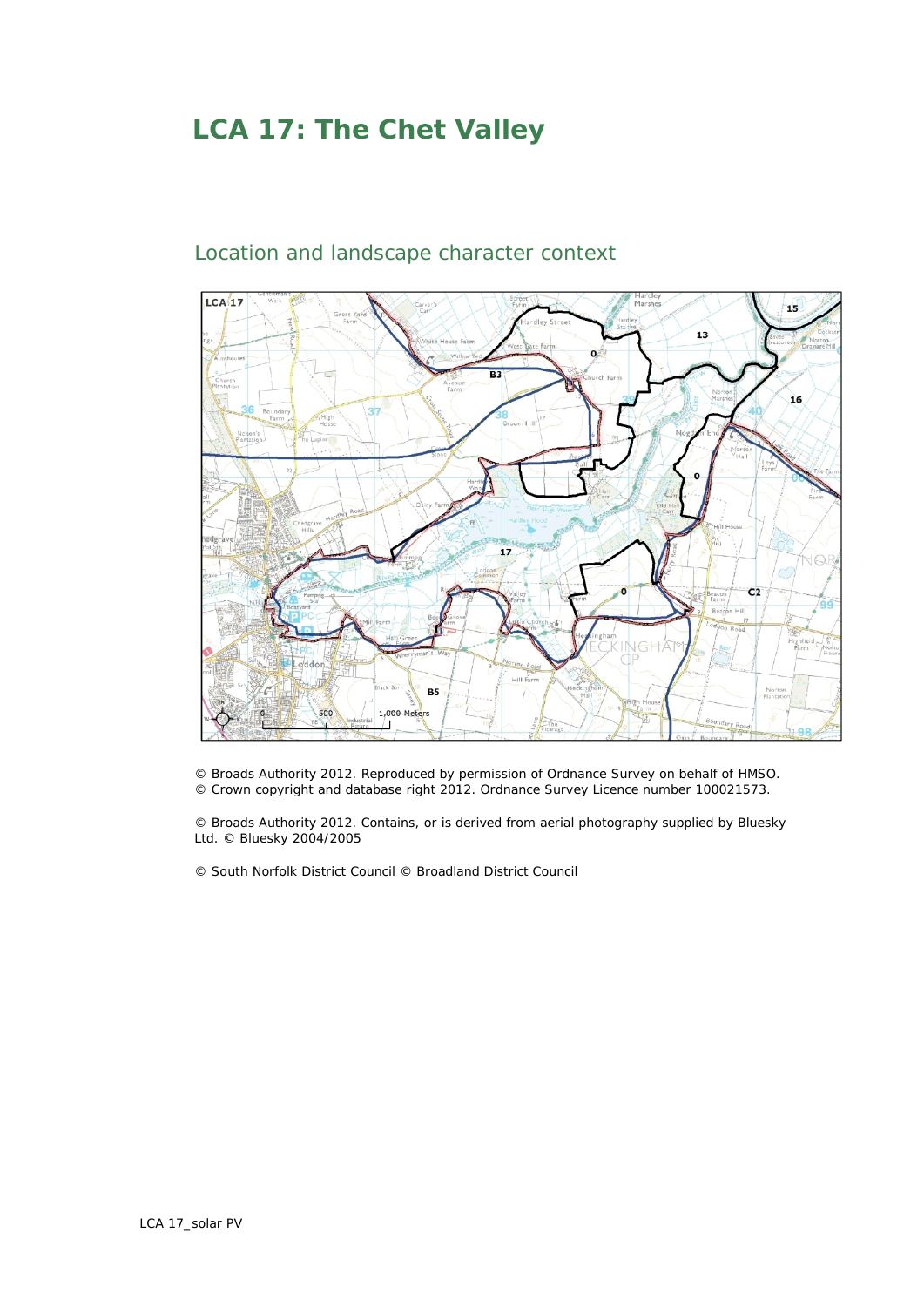## *Landscape Sensitivity Assessment for Solar PV Development*

| Criteria                                            | Lower sensitivity                                                                                                                                                                                                                                                                                                                                                                                                                                                                                                                                                                       |  |  |   |  | <b>Higher sensitivity</b>                     |  |       |  |  |
|-----------------------------------------------------|-----------------------------------------------------------------------------------------------------------------------------------------------------------------------------------------------------------------------------------------------------------------------------------------------------------------------------------------------------------------------------------------------------------------------------------------------------------------------------------------------------------------------------------------------------------------------------------------|--|--|---|--|-----------------------------------------------|--|-------|--|--|
|                                                     |                                                                                                                                                                                                                                                                                                                                                                                                                                                                                                                                                                                         |  |  |   |  |                                               |  |       |  |  |
| 1. Scenic and<br>special qualities                  | Special qualities sensitive to solar PV and which are represented in this area<br>are the wide open landscape created by the expansive open water at<br>Hardley Flood, and the habitat diversity associated with the area's<br>landscape mosaic. The latter in particular would potentially be vulnerable<br>to solar PV development footprints. All of the special qualities set out above<br>would be vulnerable to the introduction of solar PV - high sensitivity.                                                                                                                  |  |  |   |  |                                               |  |       |  |  |
| 2.Sense of<br>openness /<br>enclosure               | Within this area, the sense of enclosure created by valley sides and carr<br>woodlands decreases sensitivity to solar PV in these terms. Taking all of<br>the above into account, sensitivity to solar PV in terms of enclosure and<br>scale is judged moderate-high.                                                                                                                                                                                                                                                                                                                   |  |  |   |  |                                               |  |       |  |  |
|                                                     |                                                                                                                                                                                                                                                                                                                                                                                                                                                                                                                                                                                         |  |  |   |  |                                               |  |       |  |  |
| 3. Landscape and<br>land cover<br>pattern and scale | Much of the area exhibits a varied landscape mosaic and landcover pattern<br>which would be sensitive to solar PV due to the potential effect they would<br>have on the cohesiveness of such landscape patterns. For example, the<br>intricate mix of wetland landscape elements such as open water, reed, wet<br>fen, grazing and carr woodland. The presence of human scale influences<br>such as sailing boats, would also be sensitive. The landscape of this area is<br>highly sensitive to turbines with regard to landscape and landcover pattern<br>and scale.                  |  |  |   |  |                                               |  |       |  |  |
|                                                     |                                                                                                                                                                                                                                                                                                                                                                                                                                                                                                                                                                                         |  |  |   |  |                                               |  |       |  |  |
| 4. Perception and<br>experience of the<br>landscape | Many parts of this area are of tranquil rural character which would be<br>sensitive to solar PV. The settlement edge within Loddon locally reduces<br>sensitivity, although this affects only a small proportion of the area.<br>Considering the above, the area has a high landscape sensitivity to solar PV<br>in perceptual terms.                                                                                                                                                                                                                                                   |  |  |   |  |                                               |  |       |  |  |
|                                                     |                                                                                                                                                                                                                                                                                                                                                                                                                                                                                                                                                                                         |  |  |   |  |                                               |  |       |  |  |
| 5. Historic<br>landscape<br>character               | Aspects of historic landscape character in this area which would be sensitive<br>to solar PV development include the historic staithe at Loddon plus intact<br>areas of rectilinear dyke patterns in the valley floor. Such aspects would be<br>sensitive due to the effect that solar PV footprints could have on the<br>coherence of these historic landscape features.                                                                                                                                                                                                               |  |  |   |  |                                               |  |       |  |  |
|                                                     |                                                                                                                                                                                                                                                                                                                                                                                                                                                                                                                                                                                         |  |  |   |  |                                               |  |       |  |  |
| 6.Visual<br>sensitivities and<br>intervisibility    | The presence of carr woodlands in a number of these areas would provide<br>visual containment although the filtered intervisibility with adjacent South<br>Norfolk District landscapes would increase sensitivity to solar PV in visual<br>terms, to moderate-high.                                                                                                                                                                                                                                                                                                                     |  |  |   |  |                                               |  |       |  |  |
|                                                     |                                                                                                                                                                                                                                                                                                                                                                                                                                                                                                                                                                                         |  |  |   |  |                                               |  |       |  |  |
| <b>Discussion on</b><br>landscape<br>sensitivity    | Overall landscape sensitivity of this area to solar PV development is judged<br>to be high. This is due to the sensitive special qualities represented in the<br>areas such as sense of tranquillity, the habitat mosaic and areas where a<br>wide open landscape of big skies persists (Hardley Flood), together with<br>related aspects such as areas of undeveloped skylines. Other factors<br>important to this sensitivity judgement are the varied landscape and historic<br>landscape pattern, the coherence of which would be vulnerable to solar PV<br>development footprints. |  |  |   |  |                                               |  |       |  |  |
| Sensitivity to                                      | Land outside the Executive Area<br>Land within the character area                                                                                                                                                                                                                                                                                                                                                                                                                                                                                                                       |  |  |   |  |                                               |  |       |  |  |
| different sizes of<br>solar PV<br>development       | Roof mounted requiring<br>planning permission                                                                                                                                                                                                                                                                                                                                                                                                                                                                                                                                           |  |  | н |  | Roof mounted requiring<br>planning permission |  | $M-H$ |  |  |
|                                                     | Roof mounted $-$ < 1 hectare                                                                                                                                                                                                                                                                                                                                                                                                                                                                                                                                                            |  |  | н |  | Roof mounted $-$ < 1 hectare                  |  | н     |  |  |